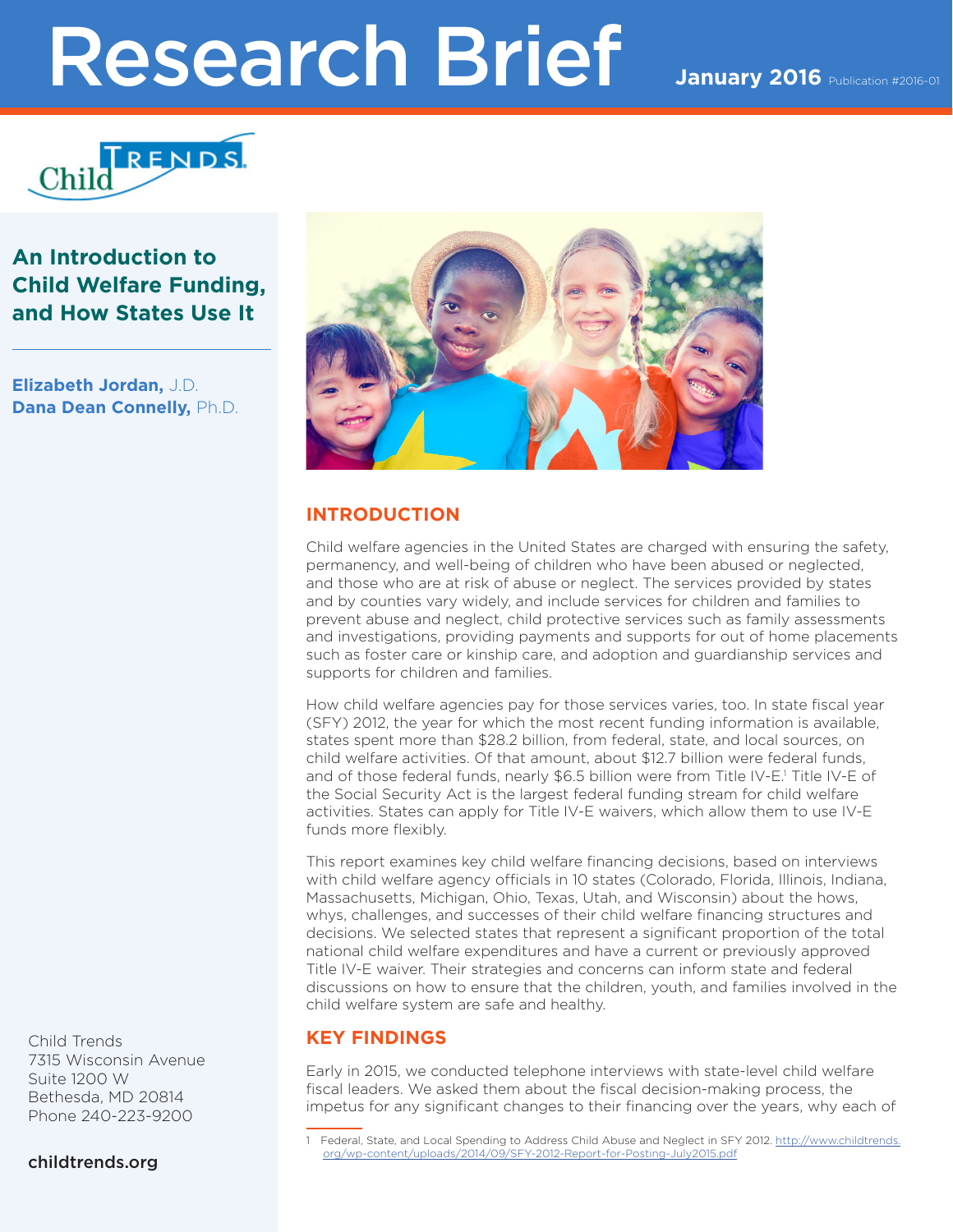their states decided to pursue Title IV-E waivers, and the challenges and opportunities they see in child welfare financing in their states. We learned:

- **•**The **limitations of federal funding** both the amount and the restrictions placed on how the funds can be used – pose challenges to policymakers and child welfare agency decisionmakers as they decide how best to allocate funds to meet the best interest of each child and family facing abuse or neglect or at serious risk of either.
- **•**Many factors contribute to **shifts in state child welfare financing,** including the state economy, media attention, class action lawsuits, and strong leadership and vision from the agency head, legislature, or governor.
- **•**State policymakers and decision-makers have invested in **new and innovative methods to support vulnerable children and families.** Five state leaders specifically noted, as key priorities, using research-based strategies and supports that keep children with their families, preventing their removal from their homes. Several state leaders mentioned prioritizing increasing supports for older youth as they transition out of foster care.
- **•**State child welfare agency state decision-makers reported that the **flexibility of Title IV-E waivers** helps reduce some of the challenges they face accessing federal money for vulnerable children in their states.

## **WHERE DOES THE MONEY COME FROM?**

Funding for child welfare services, supports, and programs comes from a combination of federal and state or local dollars. Historically, about half of annual child welfare expenditures (\$12.7 billion out of \$28.2 billion in SFY 2012) have been from federal sources, and our most recent estimates predict similar ratios for SFY 2014. While the remaining half of child welfare expenditures come from state and local sources (10.9 billion and \$4.6 billion respectively, in SFY 2012), much more is known about expenditures of federal dollars, due to the highly regulated nature of the funding streams.





SFY 2012 Federal Child Welfare Spending in the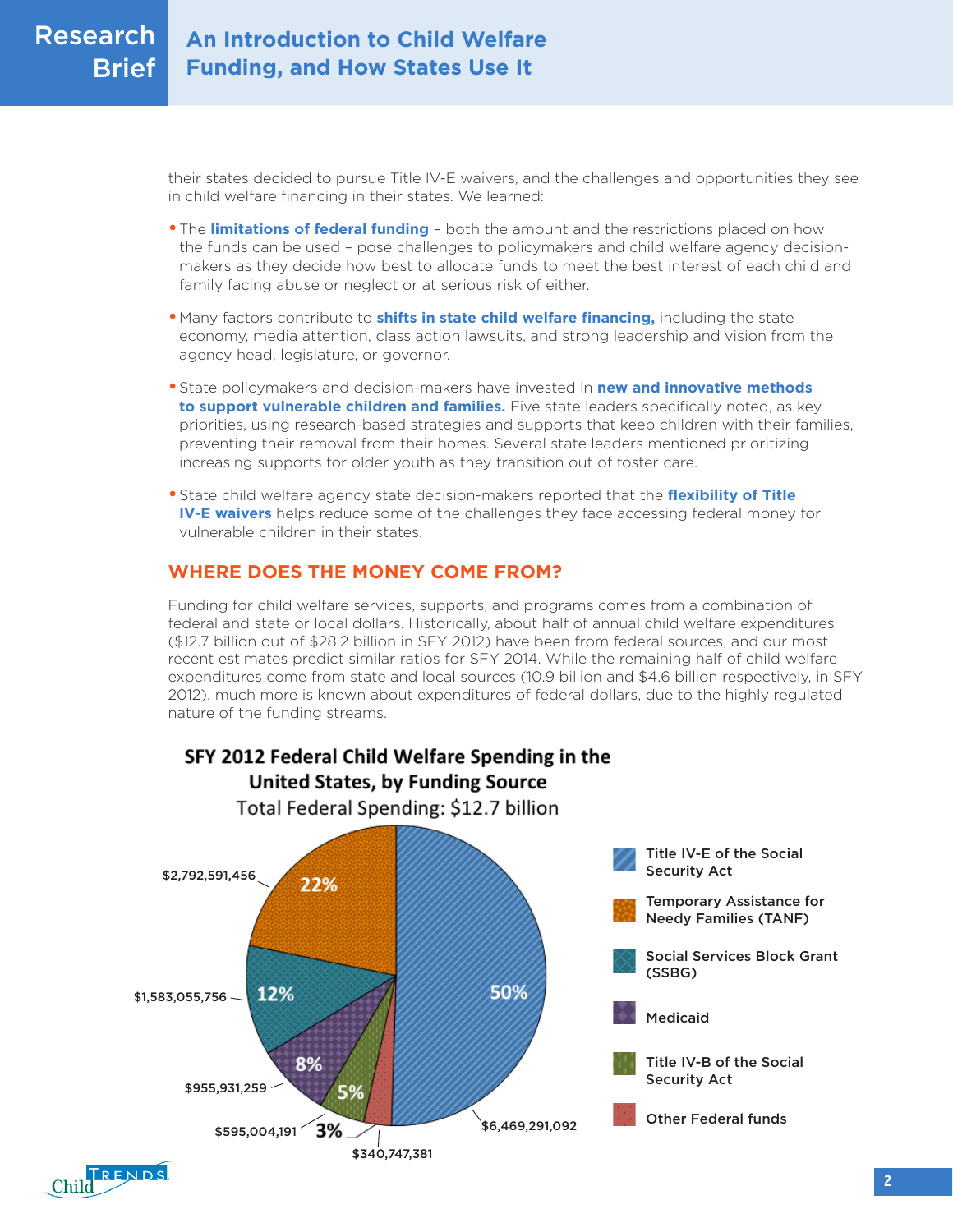With respect to the major categories of federal child welfare funding, **Title IV-E of the Social Security Act remains the largest source,** and consistently accounts for around half (nearly \$6.5 billion in SFY 2012) of federal dollars spent by child welfare agencies. Funds accessed through the Temporary Assistance for Needy Families (TANF) program (nearly \$2.8 billion in SFY 20122) have represented the second-largest federal funding stream for over 10 years, despite being a non-dedicated funding source for child welfare spending (i.e., it is not exclusively for use by child welfare agencies). Preliminary estimates for SFY 2014 indicate that these TANF funding rates may actually be increasing.

Title IV-B of the Social Security Act has two components: Subpart 1 is a discretionary grant program that funds a range of child welfare services, and Subpart 2 has both capped entitlement and discretionary components to primarily fund family support, family preservation, time limited reunification, and adoption promotion activities. States spent approximately \$595 million in Title IV-B dollars on child welfare in SFY 2012.

The Social Services Block Grant (SSBG) is a flexible source of federal funds provided to states in support of a diverse set of five overarching policy goals, including preventing or remedying child abuse. In SFY 2012, states spent nearly \$1.6 billion in SSBG funds for child welfare activities (including TANF funds transferred to SSBG). In that same period, states spent nearly \$956 million in Medicaid dollars for child welfare services.3

## **HOW DO STATES MAKE DECISIONS ABOUT WHICH FUNDING SOURCE TO USE?**

Not surprisingly, state policymakers and child welfare agency decision-makers overwhelmingly reported wanting programmatic priorities to guide their decision making. Once they have mapped their vision for child welfare services, they figure out the best way to fund those services. However, even with the best interest of the child at the center of their planning, leaders are still bound by complex factors when determining the funding sources for their programs and services. They identified several of those factors:

- **The specific requirements of individual grants or funding sources** are the main driver in selecting a funding source*.* Each of the federal funding sources available to state and county child welfare agencies has its own requirements for use.
- **The state of the greater economy** plays a role in funding decisions, at times forcing states to shift service priorities or reduce services—particularly during the recent recession.
- **Media attention** about child fatalities can lead to changes in overall agency priorities, or an increase in services and supports to certain populations of children and families. When leaders prioritize a need in response to a crisis, finding new ways to access or use existing funding sources is key.
- **•Class action lawsuits** brought on behalf of a group of children against the child welfare agency or the state governor can lead to court-ordered changes in service or staffing. Child welfare agencies may make financing decisions based on the specific requirements of a class action settlement or judgment.
- **Strong vision and leadership** from the agency, governor, and/or legislature also drive child welfare financing decisions, including what services, initiatives, or innovations are pursued.

<sup>3</sup> Federal, State, and Local Spending to Address Child Abuse and Neglect in SFY 2012. [http://www.childtrends.org/wp-content/](http://www.childtrends.org/wp-content/uploads/2014/09/SFY-2012-Report-for-Posting-July2015.pdf) [uploads/2014/09/SFY-2012-Report-for-Posting-July2015.pdf](http://www.childtrends.org/wp-content/uploads/2014/09/SFY-2012-Report-for-Posting-July2015.pdf)



<sup>2</sup> This excludes TANF dollars transferred to the Social Security Block Grant, which are captured in the SSBG category.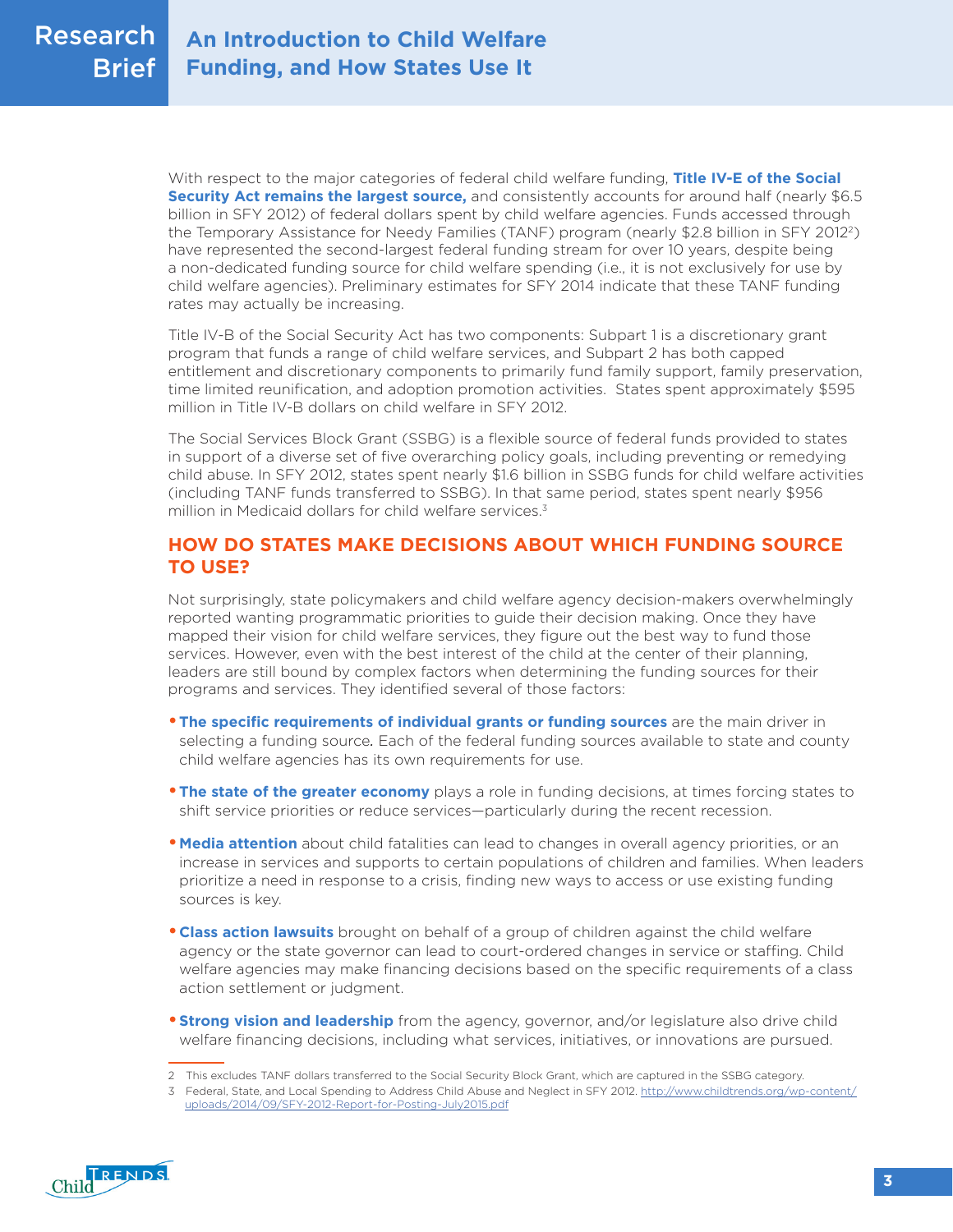**• The alignment of vision and direction in partnering agencies,** such as Medicaid and TANF, can lead to easier coordination of funds and services.

A few other areas were mentioned by states as having caused shifts in the ways officials decide to fund their child welfare services: financial shifts to make course corrections after a federal or state audit; the influx of, and subsequent end of, American Recovery and Reinvestment Act of 2009 (ARRA) funds; shifts in the child welfare agency governance or leadership structure; and/ or shifts in how other agencies use funding sources that are also available to child welfare, such as Medicaid or TANF.

**State spotlight:** In **Massachusetts**, the child welfare agency first makes decisions about what services and supports are needed in the state. Once those have been decided, the state considered which funding streams are appropriate to pay for the services.

**State spotlight:** In **Texas**, the child welfare agency has several champions on the state legislature, including on the appropriations and finance committees, who help facilitate adequate funding.

## **WHAT CHALLENGES DO STATES DESCRIBE IN ACCESSING FEDERAL FUNDS TO ACHIEVE THEIR GOALS?**

As described above, there are various federal funding streams available to help states finance their child welfare activities. Individual child welfare programs and services may also have varying levels of state and county funds available to them, each with its own criteria for use.



Accessing these federal funds has created several challenges for states in the past. For example, leaders indicated that they **do not have sufficient control over how to spend the federal money,** and are unable to spend it in the way they deem best for their children, due to federal requirements. Another challenge mentioned is that federal funds **do not cover a wide enough variety of services/needs**. For example, Title IV-E funds do not cover investigation or child abuse hotlines or other key parts of the child welfare agencies' duties. Finally, leaders described the federal requirements for accessing funding as **burdensome and time-consuming**. A few leaders also told us that there is not sufficient state funding to offer all of the services and supports they would like to provide to vulnerable children and families.

## **WHAT IS TITLE IV-E, AND WHY IS IT SUCH A CRITICAL ISSUE?**

Title IV-E of the Social Security Act is the largest federal funding stream for child welfare activities. Of \$12.7 billion in federal funds for child welfare in SFY 2012, nearly \$6.5 billion were from Title IV-E. The funding stream supports foster care, adoption assistance, and guardianship assistance programs; states receive a level of reimbursements from the federal government for eligible claims. It also includes the Chafee Foster Care Independence Program, a capped entitlement for which states are entitled to reimbursement for claims it submits to the federal government, up to a certain level.4

Child RENDS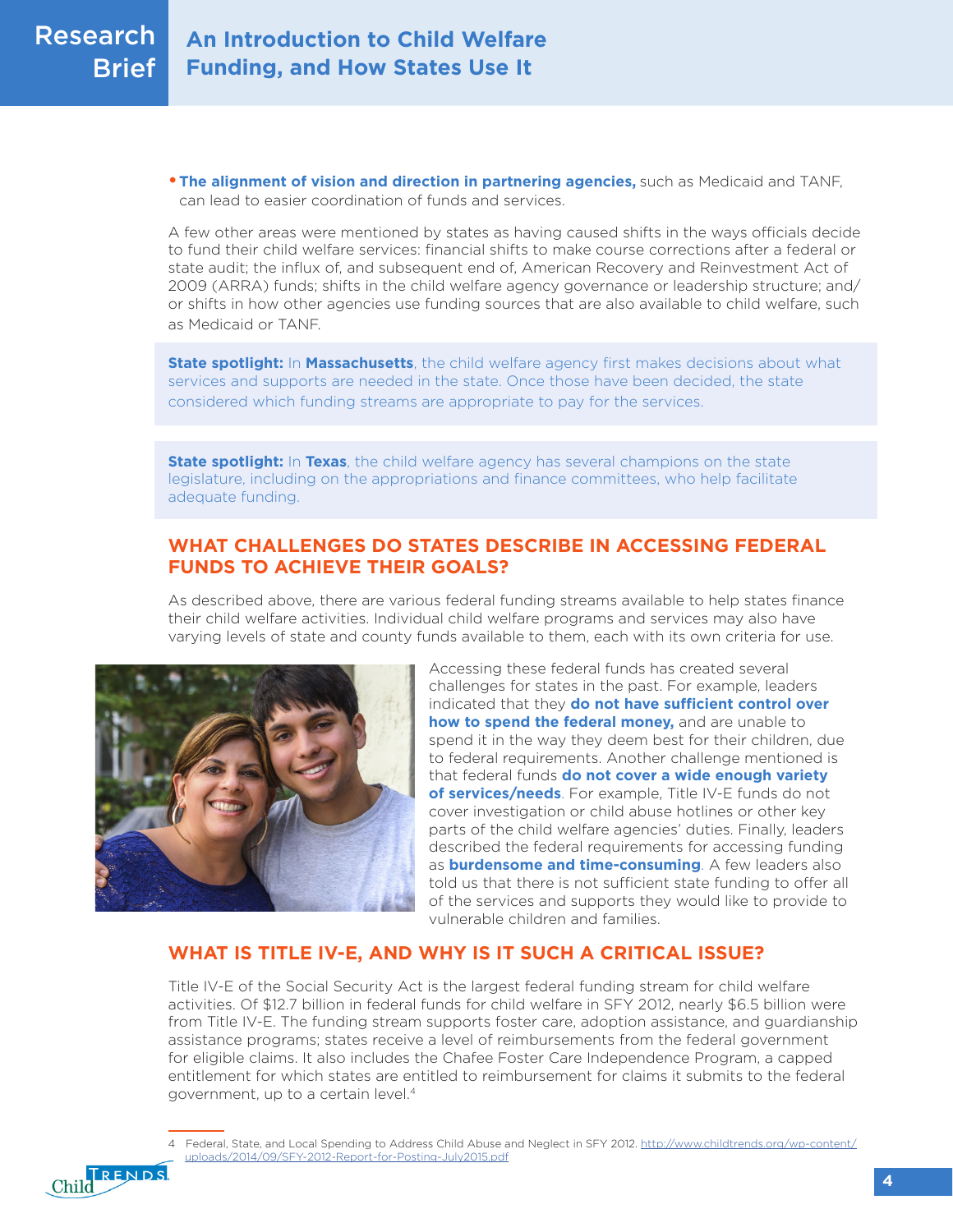## **SFY 2012 Title IV-E Spending in the United States, by category**

Total Title IV-E Expenditures: \$6,469,291,092



Although Title IV-E provides the majority of federal funds to child welfare programs across the country, leaders did note some challenges accessing these dollars. To be eligible for the Title IV-E Foster Care Program, the vehicle through which states receive Title IV-E funds for children in foster care, children must:

- **•**be in out-of-home placements,
- **•** have been removed from families that are considered "needy" (based on measures in place in 1996 under the Aid to Families with Dependent Children (AFDC) program),
- **•**have entered care through a judicial determination or voluntary placement, and
- be in licensed or approved foster care placements.<sup>5</sup>

State leaders noted that **these requirements disqualify many of the children that are in foster care** in their states from being eligible for federal financial support through Title IV-E. For example, in **Illinois**, leaders reported that the AFDC financial criteria results in many of their children in foster care being ineligible for federal reimbursement through Title IV-E. In **Michigan**, the limitations of Title IV-E eligibility create a significant challenge, requiring time and financial investments for educating workers and courts to determine eligibility based on the 1996 AFDC criteria—time and money that could be spent on children and families.

The eligibility criteria also preclude reimbursements when children are not removed from their homes, but still

receive services from the child welfare agency. For example, Illinois noted that Title IV-E does not support investigations of potential child maltreatment or hotlines to alert the child welfare agency of children potentially in need of protection. Although these are critical components of the child welfare agency's work, they are not supported by Title IV-E funds.

<sup>5</sup> Federal, State, and Local Spending to Address Child Abuse and Neglect in SFY 2012. [http://www.childtrends.org/wp-content/](http://www.childtrends.org/wp-content/uploads/2014/09/SFY-2012-Report-for-Posting-July2015.pdf) [uploads/2014/09/SFY-2012-Report-for-Posting-July2015.pdf](http://www.childtrends.org/wp-content/uploads/2014/09/SFY-2012-Report-for-Posting-July2015.pdf)

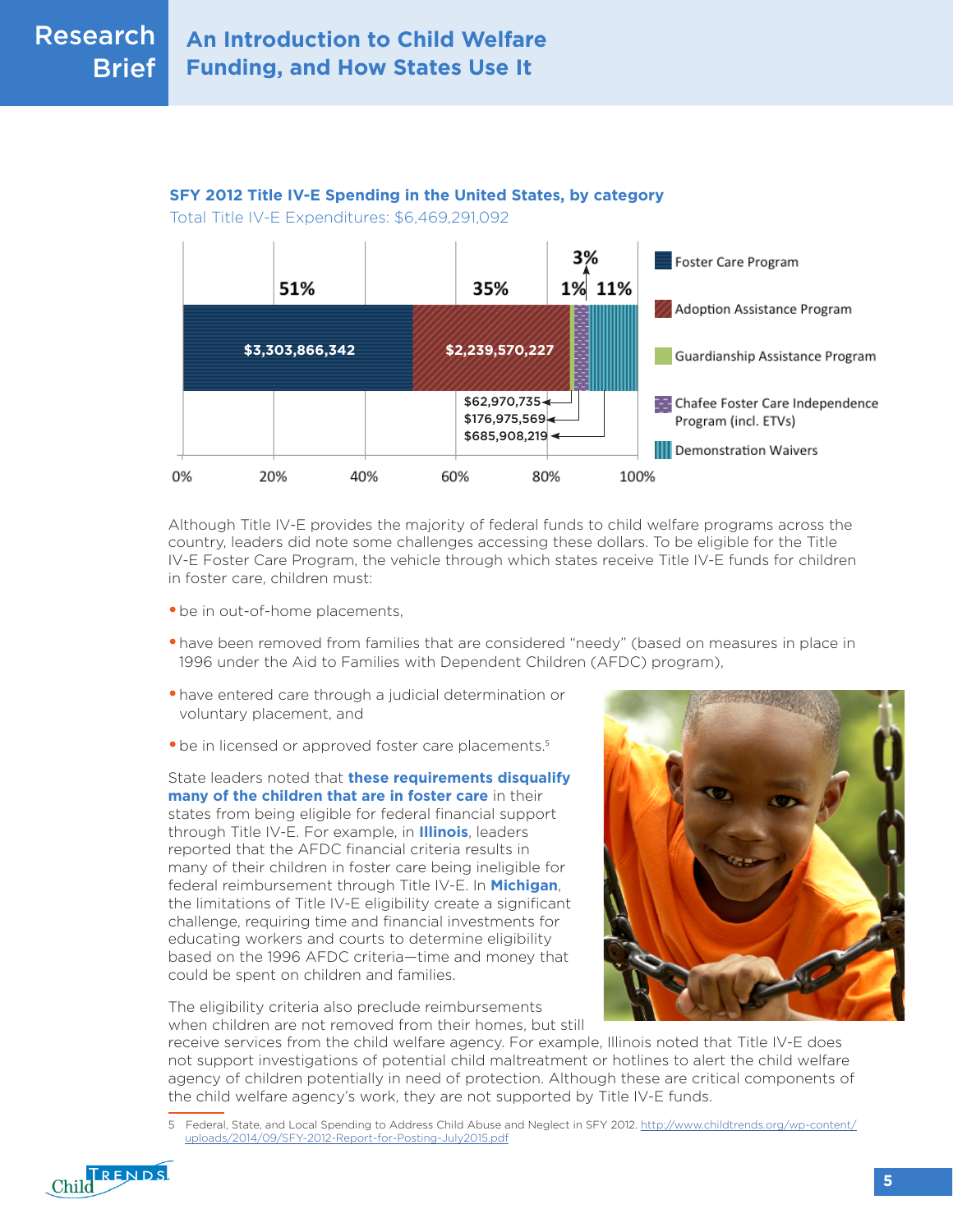## **A SPACE FOR INNOVATION: THE TITLE IV-E WAIVER, AND HOW IT HAS HELPED STATES**

Child Welfare Waiver Demonstrations (waivers) give states the opportunity to use federal IV-E funds more flexibly, as a strategy for piloting innovative approaches to child welfare service delivery and financing.<sup>6</sup> Waivers were first offered as an option to states in 1994, when Section 1130 of the Social Security Act gave the U.S. Department of Health and Human Services (HHS) the authority to approve demonstration projects for which states can waive certain requirements of Title IV-E. Waivers, generally received for a 5-year term with the possibility of extension, allow state child welfare policymakers and leaders to design and demonstrate a wide range of approaches to broaden their services and improve outcomes in the areas of safety, permanency, and well-being. As of December 2015, 28 states, the District of Columbia, and one tribe are currently implementing waivers.

Each of the interviewed states has a current or previously approved Title IV-E waiver. We asked each state how and why it decided to go through the waiver application process. **States pursued this round of waivers for a variety of reasons.** Their main drivers included:

- the child welfare agency wanting to pursue new initiatives;
- state policymakers encouraging, or state legislation requiring, the pursuit of a waiver;
- the decline of Title IV-E revenue in the state due to AFDC eligibility criteria; and
- a positive previous experience with waivers.

State leaders shared the benefits of having a Title IV-E waiver. The waivers give them **flexible funding,** allowing them to explore new interventions and expand services. One state noted that it also **delinked eligibility from the AFDC eligibility criteria,** allowing for easier administration of funds. Finally, state leaders appreciated that the waivers let the federal government see how useful flexibility can be, and **may lead to a positive change in federal financing.** In addition to improving financing structure, the required evaluations for waiver innovation may help the federal government and states **learn more about what works** for their most vulnerable children and families.

<sup>6</sup> <http://www.childwelfarepolicy.org/resources?id=0006>

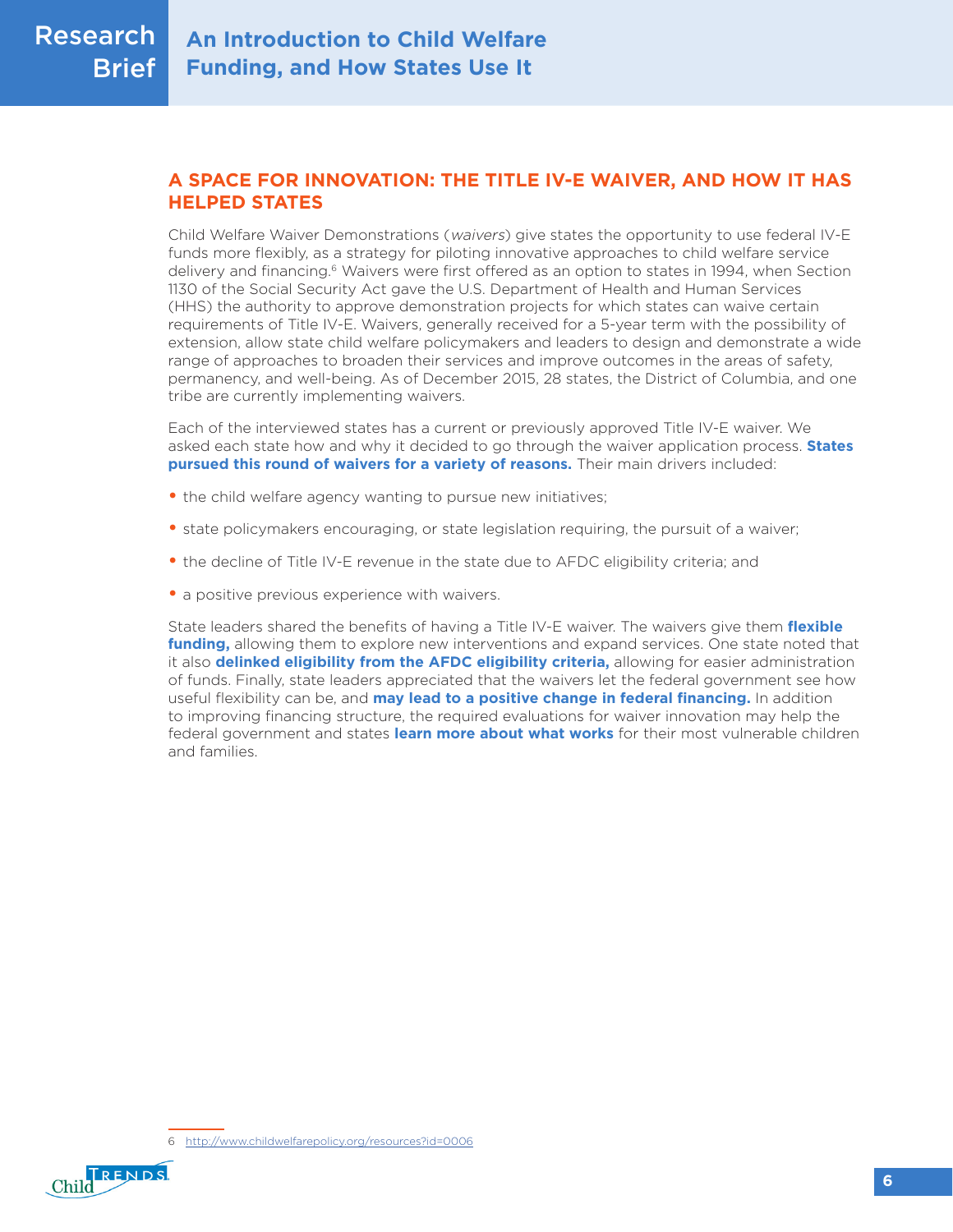

## **Active Title IV-E Child Welfare Waiver Demonstrations**

Child welfare agency leaders also noted several concerns or challenges with the IV-E waivers. These include the capped allocation, which may lead to challenges with funding availability if a state has a significant increase in out-of-home placements. Leaders also worry about how they may fund these new initiatives when their five-year time limit and any approved extensions for the waiver are over. Implementation of the waiver can be a challenge for states that already have a strained or over-worked agency. States also noted struggling to fully implement new services or programs in rural counties, where service providers may be limited or geographically sparse.

**State spotlight: Florida's** Title IV-E waiver allows the state greater flexibility to leverage efforts to increase permanency, reunification, and in-home stabilization. Without the waiver, Florida would not have been able to support its strategies to decrease the out-of-home care population. Officials believe that the flexibility also allows policymakers and other decision makers to explore new ideas and strategies, without needing to operate in the traditional budgetary framework.

## **BEST PRACTICES**

Finding enough money to provide necessary services is always a challenge for states. State leaders who work in the child welfare system face an extra set of barriers: the significant needs of vulnerable children and families, particularly those in crisis; limited federal and state funds; and the potential for high-impact negative media attention. We asked leaders what advice or insight they would offer to other states that would help them achieve similar successes with their child welfare financing structure.



**Port Gamble S'Klallam Tribe**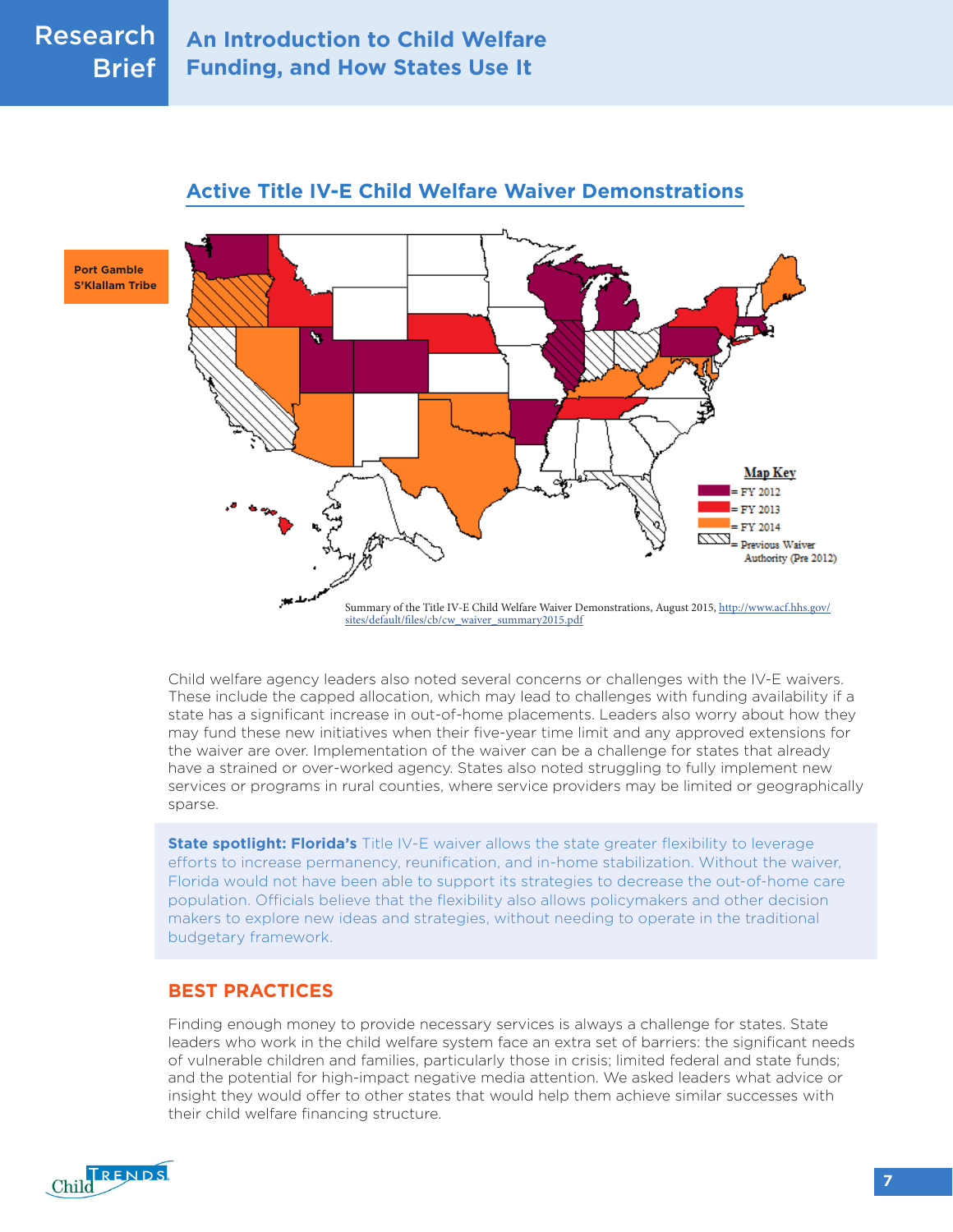

**Decide what children and families need first, then work with the appropriate fiscal parties to secure financing.** Leaders stressed that the work of identifying local needs and developing specific strategies and goals was a critical first step in upholding their duty. Once those are in place, the agency can work with its internal fiscal staff and other agency partners to find funds. One interviewee described their state's first step as defining a clear vision for the agency, and once that has been established, aligning state policies, practice, and financing. Another state recommended focusing on the agency's core mission when money is tight, so the core mission is always funded.

Several states shared their current areas of focus or goals, and how they have funded them or adjusted to support their need for funding:

**•Ohio** committed to providing flexible funding supports for all counties as they transitioned to and implemented a Differential Response system—which provides two pathways for responding to accepted reports of child abuse and neglect. Both Differential Response pathways are intended to focus on families' strengths, rather than their weaknesses. Ohio provided funding via a combination of general revenue and private funding from Casey Family Programs. As counties completed various Differential Response implementation activities, they received incentive funds that were to be



reinvested into their county's Differential Response system. Funds were reinvested for needed community services and hard goods for families (food, diapers, cleaning supplies, laundry items, appliances, etc.), or professional development activities to support staff in making the shift to Differential Response. Ohio continues to invest resources in developing casework tools and supervisory supports. The state's investments aim to strengthen fidelity to the model, promote continued development of the skills needed to use best practices, and increase the sustainability of the Differential Response system.

- **•Indiana** focuses on areas of greatest need and opportunity, and continues to develop its program to prevent the need for entry into foster care. For example, with its Children's Mental Health Initiative, Indiana has attempted to secure mental health treatment for youth as a support strategy to keep them in their homes and out of the child welfare system. Even if families are not Medicaid-eligible or do not have adequate insurance, the state tries to get them outpatient services, and inpatient services when warranted. Indiana has successfully done this without formal court intervention being necessary in many situations.
- **Michigan** described its child welfare system as having a clear vision for how it supports children and families, that is supported by all county and agency partners. This ensures that everyone is working from one platform, and aligning their policies, programs, and funding to coordinate systems. To support that vision, Michigan has incorporated the most recent research on topics such as trauma into their work.
- **•**As **Utah** began preparing for its Title IV-E waiver, the need to enhance program administrative capacity to implement the waiver became apparent. Utah reviewed and, where appropriate, shifted other federal funds to increase capacity to create a team to lead the waiver. Staff roles were redefined to ensure that the agency had key project employees in the appropriate roles.

Child welfare agencies have the challenging, but essential, task of protecting and supporting vulnerable children and their families. That task is complicated by the fact that the children and families in the child welfare system have important health, educational, and economic needs as well, which fall under the purview—and sometimes the finances—of other agencies.

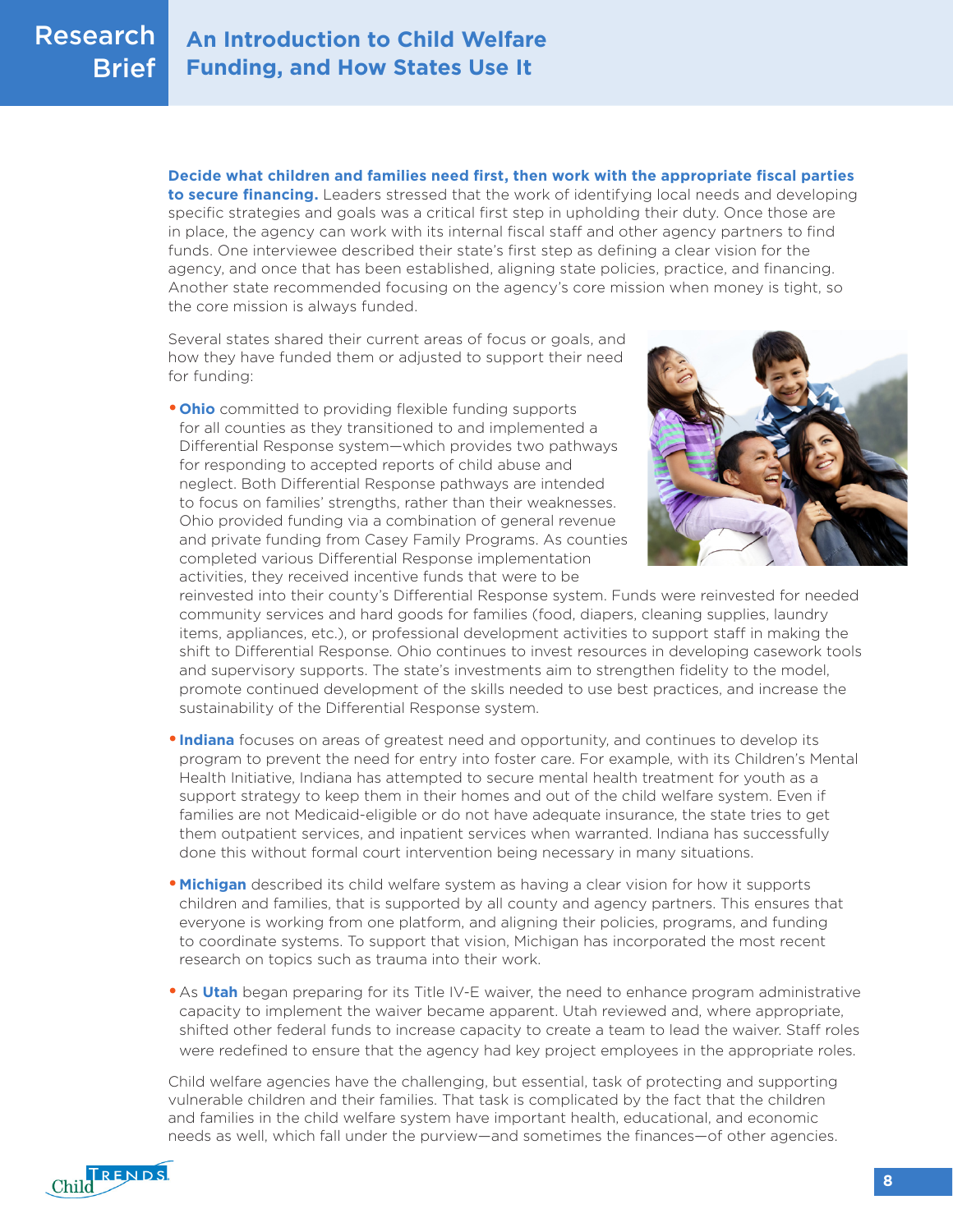#### **An Introduction to Child Welfare Funding, and How States Use It** Research **Brief**

**States discussed partnerships with foundations and other public agencies** as sources for securing additional resources to test and evaluate new approaches.

- **•Colorado** has recently partnered with the Annie E. Casey Foundation and Casey Family Programs to address congregate care issues, use of kin as placement, educational stability for children in foster care, and achieving permanency for all children and youth, including reinstatement of parental rights. Officials suggest that all states should collaborate and partner with any entities that can help them work most effectively with their unique populations.
- **•Michigan** has been able to flexibly and creatively work with the TANF agency to use its TANF funds to ensure it is supporting families as much as possible. For example, it uses TANF funds for prevention services and adoption assistance.



**•Wisconsin** has partnered with its state Medicaid agency to implement a specialized Medicaid program. The program provides coordinated and comprehensive care to children in out-ofhome care. Its approach reflects the unique needs of these children, through a medical screen within two days of entering out-of-home care, a full medical assessment within 30 days, and more frequent checkups.

## **ADDITIONAL RESOURCES**

- **•Interested in understanding the breakdown of funding sources in your state?** The State Child Welfare Policy Database houses state-level data about child welfare financing: [http://](http://www.childwelfarepolicy.org/maps/state) [www.childwelfarepolicy.org/maps/state](http://www.childwelfarepolicy.org/maps/state)
- **•Interested in learning more about the requirements of the individual federal funding sources?** See Appendix I of the SFY 2012 child welfare financing survey report: [http://www.](http://www.childtrends.org/?publications=14383) [childtrends.org/?publications=14383](http://www.childtrends.org/?publications=14383)
- **•Interested in a closer look at federal, state, and local spending from SFY 2012?** See the SFY 2012 child welfare financing survey <http://www.childtrends.org/?publications=14383>. Researchers are surveying states now about their SFY 2014 spending, and a report on those numbers is forthcoming in 2016.
- **Interested in learning more about Title IV-E waivers?** See the Children's Bureau's website on waivers<http://www.acf.hhs.gov/programs/cb/programs/child-welfare-waivers>and this report from Casey Family Programs-Federal finance reform: Lessons learned from Title IV-E waiver demonstration projects (http://www.ctfalliance.org/library/lessons learned waivers-8.pdf).